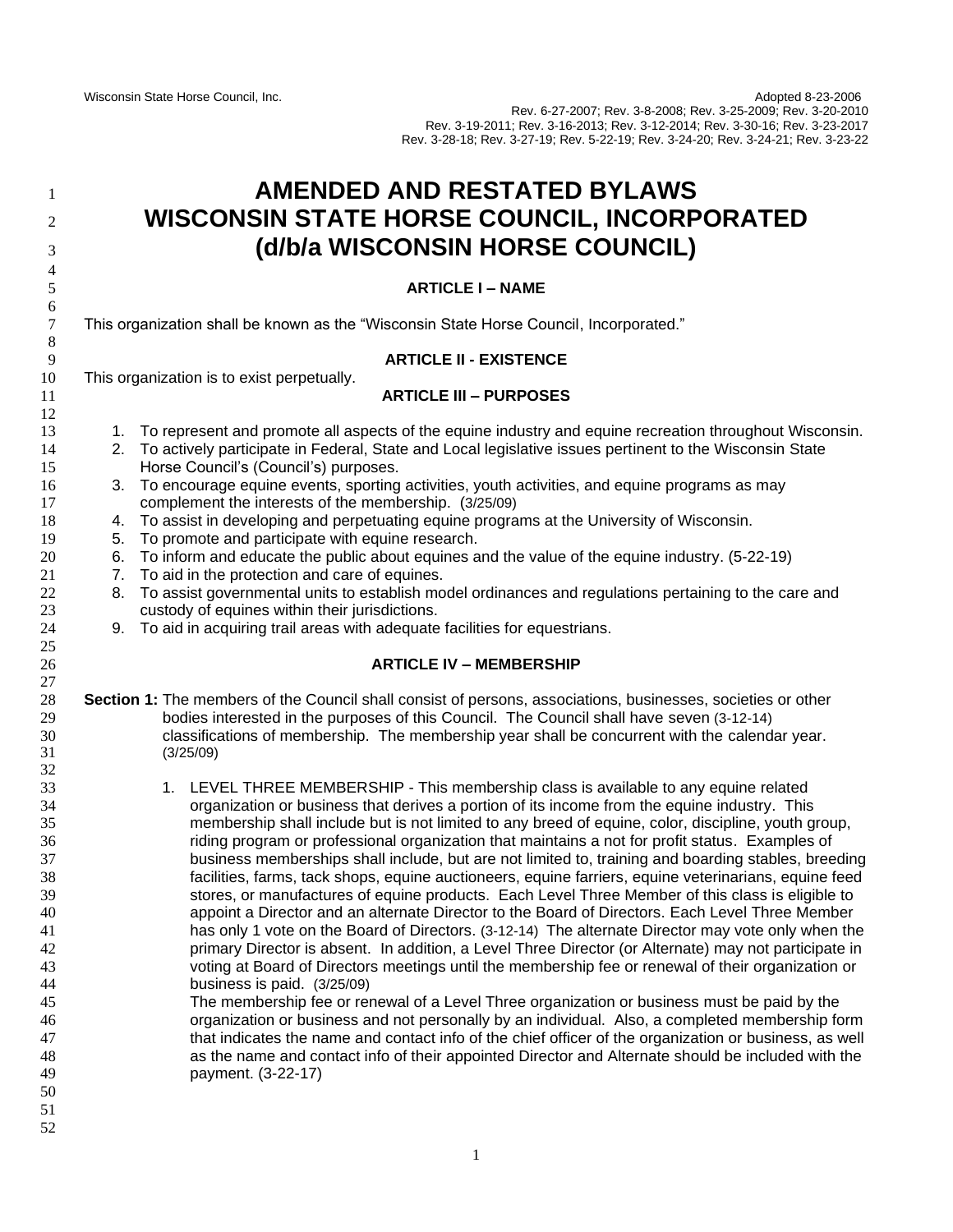Wisconsin State Horse Council, Inc. **Adopted 8-23-2006** Nisconsin State Horse Council, Inc. Rev. 6-27-2007; Rev. 3-8-2008; Rev. 3-25-2009; Rev. 3-20-2010 Rev. 3-19-2011; Rev. 3-16-2013; Rev. 3-12-2014; Rev. 3-30-16; Rev. 3-23-2017 Rev. 3-28-18; Rev. 3-27-19; Rev. 5-22-19; Rev. 3-24-20; Rev. 3-24-21; Rev. 3-23-22

- 2. LEVEL TWO MEMBERSHIP This membership class is available to any equine related organization or business that derives a portion of its income from the equine industry. This membership shall include but is not limited to any breed of equine, color, discipline, youth group, riding program or professional organization that maintains a not for profit status. Examples of business memberships shall include, but are not limited to, training and boarding stables, breeding facilities, farms, tack shops, equine auctioneers, equine farriers, equine veterinarians, equine feed stores, or manufactures of equine products. Level Two Members may participate in Districts and District meetings in much the same way as Level One Members. If the membership of a Level Two organization happens to span more than one district, the organization as a whole must choose one of those Districts in which to participate. A Level Two organization or business has only 1 vote in District matters and as such should appoint an individual for attending District meetings to represent them and vote. A Level Two appointee is eligible to be elected as a Director from that particular District. In addition, a Level Two appointee may not participate in voting at District meetings until the membership fee or renewal of their organization or business is paid. (3/8/08; 3/25/09)
- 3. LEVEL ONE MEMBERSHIP This membership class is available to any individual person whose interest is similar to those of the Council. This membership class, along with Level Two members, elects Directors from the District in which they live to represent that District. In addition, a Level One member may not participate in voting at District meetings until their membership fee or renewal is paid. (3/8/08; 3/25/09)
- 4. HONORARY MEMBERSHIP This non-voting membership class is granted to such individuals as the Directors may from time to time direct.
- 5. YOUTH MEMBERSHIP This membership is available to any youth ages 1-17 years of age as of 79 January 1 of a membership year and residing with a parent or guardian who is a current Level I member. This membership class does not vote and does not elect Directors from the District in which they live to represent that District. Each youth member shall forward their name, current address, phone, email, age, and name of the Level I parent to the office of the Wisconsin State Horse Council by March 1. (6/27/07; 3/25/09)
- 6. LIFETIME MEMBERSHIP This membership class is available to an individual whose interest is similar to those of the Council. Basically, this is a Level One membership with a one-time membership fee, giving the individual a paid-up membership for his/her lifetime. The Council's 88 Board of Directors may choose to honor individuals with a free Lifetime Membership by a majority vote of Directors present at any regular Council meeting. (3/20/10)
- 91 7. FAMILY MEMBERSHIP This membership class is available to a family of 2 or more whose interests are similar to those of the Council. This membership has 1 vote in the District in which they live in regards to the elections and business of that District. (3/25/09)
- **Section 2:** Membership fees shall be established on an annual basis for each membership classification by a majority vote of the Executive Board.
- **Section 3:** All new Level 3 applications will be reviewed by the Membership Committee to determine the legitimacy of the organization/business. The Membership Committee will inform the applicant and the Council office if the application is or is not accepted. (Thirty (30) days following acceptance of the applicant, the new Level 3 Director has voting privileges. (3/20/10)
- **Section 4:** Each Level Three Member shall forward to the Office of the Wisconsin State Horse Council the name, address, telephone number and email address of its designated Director and Alternate Director with the membership dues by March 1 of each year. (3/25/09)
	-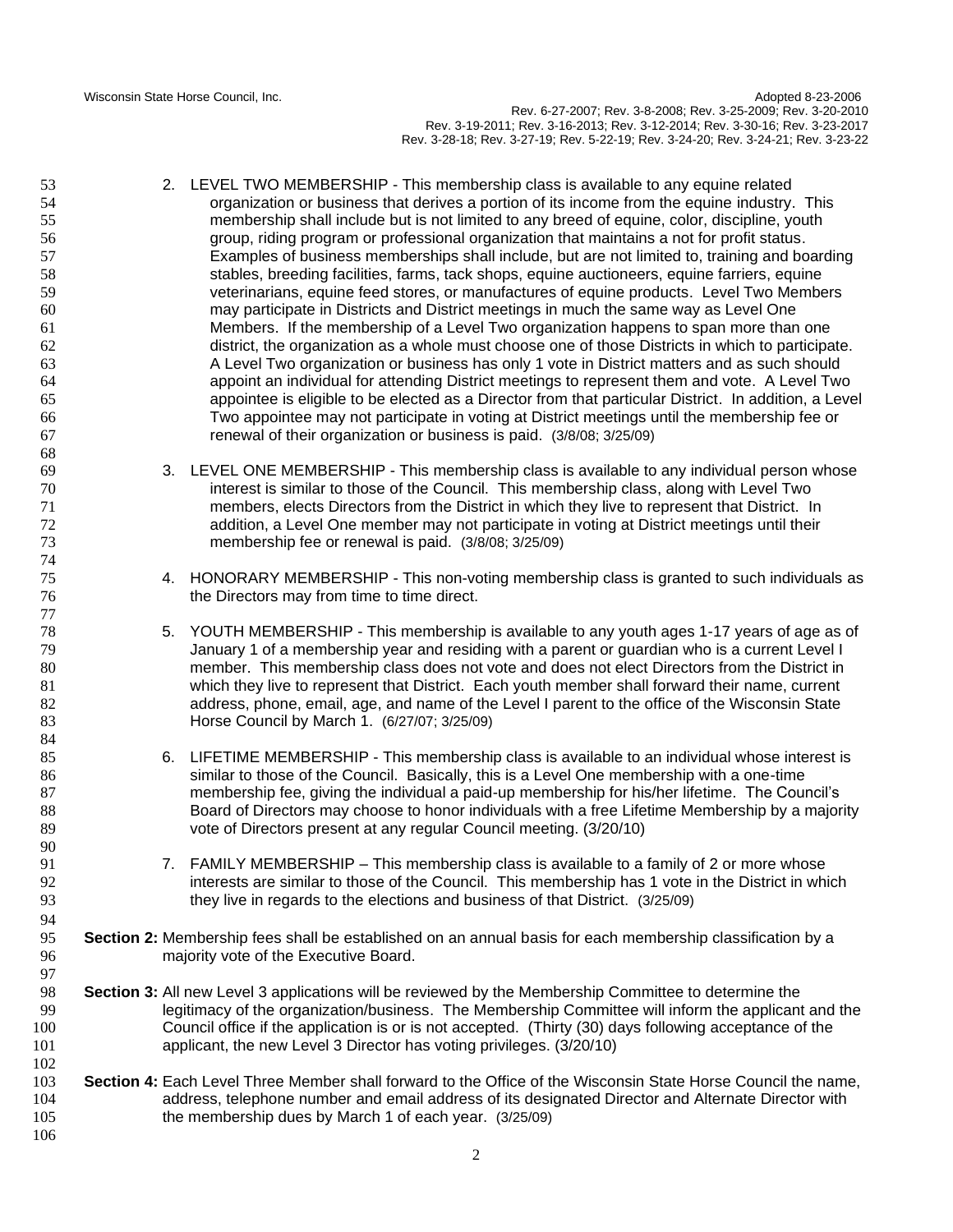Wisconsin State Horse Council, Inc. **Adopted 8-23-2006** Nisconsin State Horse Council, Inc. Rev. 6-27-2007; Rev. 3-8-2008; Rev. 3-25-2009; Rev. 3-20-2010 Rev. 3-19-2011; Rev. 3-16-2013; Rev. 3-12-2014; Rev. 3-30-16; Rev. 3-23-2017 Rev. 3-28-18; Rev. 3-27-19; Rev. 5-22-19; Rev. 3-24-20; Rev. 3-24-21; Rev. 3-23-22

- **Section 5:** Each Level Two Member shall forward to the Office of the Wisconsin State Horse Council the name, address, telephone number and email address of its designated contact person with the membership dues by March 1 of each year. (3/25/09)
- **Section 6:** Each Level One member shall forward to the Office of the Wisconsin State Horse Council his/her name, address, telephone number and email address with his/her membership dues by March 1 of each year. (3/25/09)
- **Section 7:** All individuals selected to serve as a Director or Alternate Director must sign the Code of Conduct prior 116 to assuming the Directorship. Failure or refusal to sign the Code of Conduct will result in the individual not being accepted as a Director or Alternate. (3/25/09)
- **Section 8:** Legacy Directors are expected to attend and participate in WHC Board meetings. Directors may attend Board meetings in person or by any of the electronic means in use by WHC. To remain a Legacy Director, each individual must attend 25% of the Board meetings per calendar year. Failure to attend 25% of the meetings will result in removing that individual as a Legacy Director. (3/23/22)
- **Section 9:** An Alternate Director cannot also hold a voting Directorship.
- **Section 10:** Membership is not denied to any person because of race, color, or creed.
- **Section 11**: All previous Directors at Large as of August 23, 2006, known as "Legacy Directors" (3-12-14) shall remain Directors at Large until the individual director resigns, changes status/level, fails to renew their membership, or is removed by the WSHC Board of Directors. (6/27/07; 3/25/09)
- **Section 12:** A Director may hold only one (1) directorship at a time; be it appointed, elected, or legacy. (3/20/10)

## **ARTICLE V – MANAGEMENT**

 Except for the right of Level Three Members, Level Two Members and Level One Members to appoint or elect Directors as provided in Article IV Of these by-laws, no individual member shall be entitled to vote on any matter with which the Council is concerned, the management of the Council being vested solely in its Board of Directors and Executive Board.

- **Section 1: BOARD OF DIRECTORS** Initially, the Board of Directors is composed of the following:
- 143 143 1. Ten (10) District Directors, two from each district. Initially there are five districts throughout the State of Wisconsin as shown in Appendix "A."
- 2. Unlimited number of Level Three Memberships. (3/25/09)
- 3. Other persons (organizations, agencies, etc.) invited to serve as advisors to the Board of Directors **are the following.**
- A. University of Wisconsin Madison, Extension Horse Specialist.
- B. University of Wisconsin Madison, School of Veterinary Medicine.
- C. University of Wisconsin River Falls Equine Program
- D. Wisconsin Department of Agriculture, Trade, and Consumer Protection
- E. Wisconsin Department of Natural Resources
- 4. The Board of Directors shall meet monthly or as decided by the Directors to participate in, or decide on the following issues: (3/8/08) (3/20/10)
- 155 A. Annual review and approval of the operating budget.
- B. Annual election of Directors to the Executive Board.
- C Annual election of members to the Midwest Horse Fair Board
- D. Annual election of members to the WSHC Foundation Board.
- E. Annual election of Directors to the Budget & Finance Committee. (6/27/07)
- F. Reports from the committees. (3/20/10)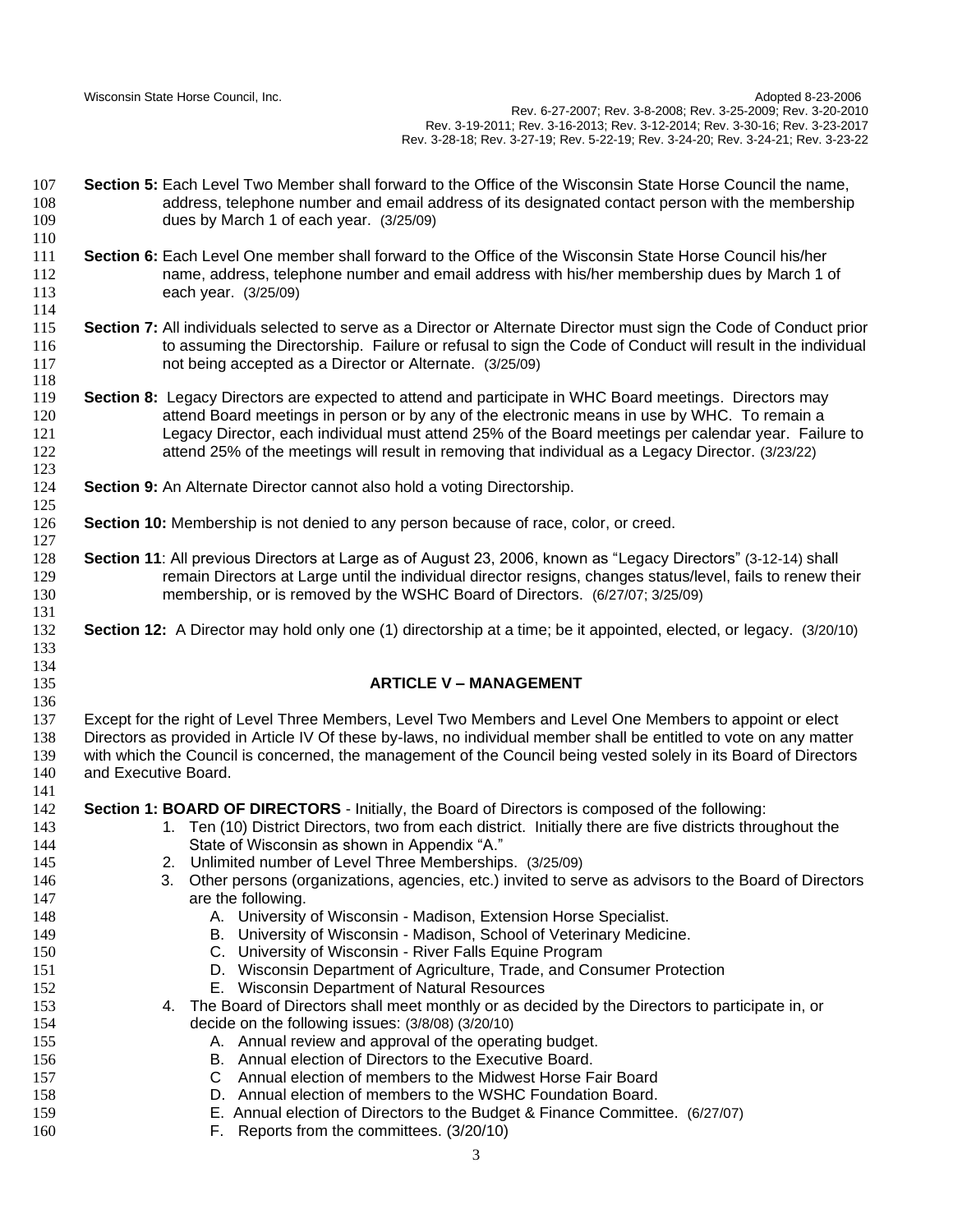- G. Bring forth to the Executive Board, issues of concern or items requiring action. H. Set the direction and goals for the next 1, 5 and 10 years. **Section 2: EXECUTIVE BOARD** - The Board of Directors elects the Executive Board except for the District Directors at the Annual Meeting. The eleven (11) member Executive Board is composed of the following: 167 1. Five (5) District Directors, one (1) from each District. This number is subject to change based on 168 the number of Districts. 2. Two (2) At-Large Directors from the Board of Directors. 3. Three (3) elected officers, The President, Vice President, and Secretary. These officers are elected by the Board of Directors, from the Board of Directors. 4. One (1) Past President. Initially the Past President will be the last President under the old bylaws. 5. To be eligible to be elected to one of the five (5) elected positions on the Executive Board, the candidate must have been on the Board of Directors for a minimum of twelve (12) consecutive months immediately prior to election and regularly attending WSHC BOD meetings. (3/25/09) 6. The number of Directors on the Executive Board may change to coincide with the number of Districts. **Section 3: EXECUTIVE BOARD RESPONSIBILITIES -** 180 1. The Executive Board is responsible for the daily operation of the Wisconsin State Horse Council as determined by the framework of the operating budget. It is expected that this Board will have monthly meetings. This Board will provide approved Minutes of those open meetings within three (3) weeks to all Directors of the Board of Directors. Approved Minutes of all open Executive Board meetings since the last WSHC Board of Directors meeting will be provided at the following General meeting. (6/27/07; 3/25/09) 2. This Board will enforce the Code of Conduct. 3. This Board is Responsible for enforcing these By-laws and issuing reprimands. 4. All records of the Executive Board are to be maintained in the corporate offices. 5. The Executive Board has responsibility for all Council employees and all matters pertaining to its employees, with the exception of Midwest Horse Fair employees who are managed by the Midwest Horse Fair Board. (3/20/10) 6. The Executive Board appoints a primary and an alternate to serve as our delegates to the American Horse Council, a privilege of our membership in AHC. The Exec Board will solicit recommendations for these appointments from the Council's Legislative Committee. Each appointment shall be for a period of three (3) years. The Legislative Committee may recommend reappointments or changes in delegates at any time. (3/20/10) **Section 4: OFFICERS -** 1. The officers are President, Vice-President, Secretary, and Treasurer. (3-27-19) Their terms of office shall be for two years. (3-30-16) 2. The President and Vice-President shall be elected on alternate years. (3/25/09) 3. The officers, except for Treasurer, (3-27-19) are elected at the Annual Meeting by a majority vote of the Board of Directors. The Treasurer is appointed by the Executive Board. (3-27-19) **Section 5: AT-LARGE DIRECTORS -** 1. Two (2) At-Large Directors serve on the Exec Board. (3/19/11) 2. One replacement At-Large Director is elected each year at the Annual Meeting by the Board of Directors to a two (2) year term. (3/19/11) 3. This term of office shall be for two years. (3/12/14; 3/24/20) **Section 6: PAST PRESIDENT -** The former president serves in this position until the current president leaves office and fills the Past President position. In the event the current president leaves the Council, the past president remains on the Executive Board until replaced by a retiring president. If the Past
- President leaves the Board of Directors, the position remains vacant.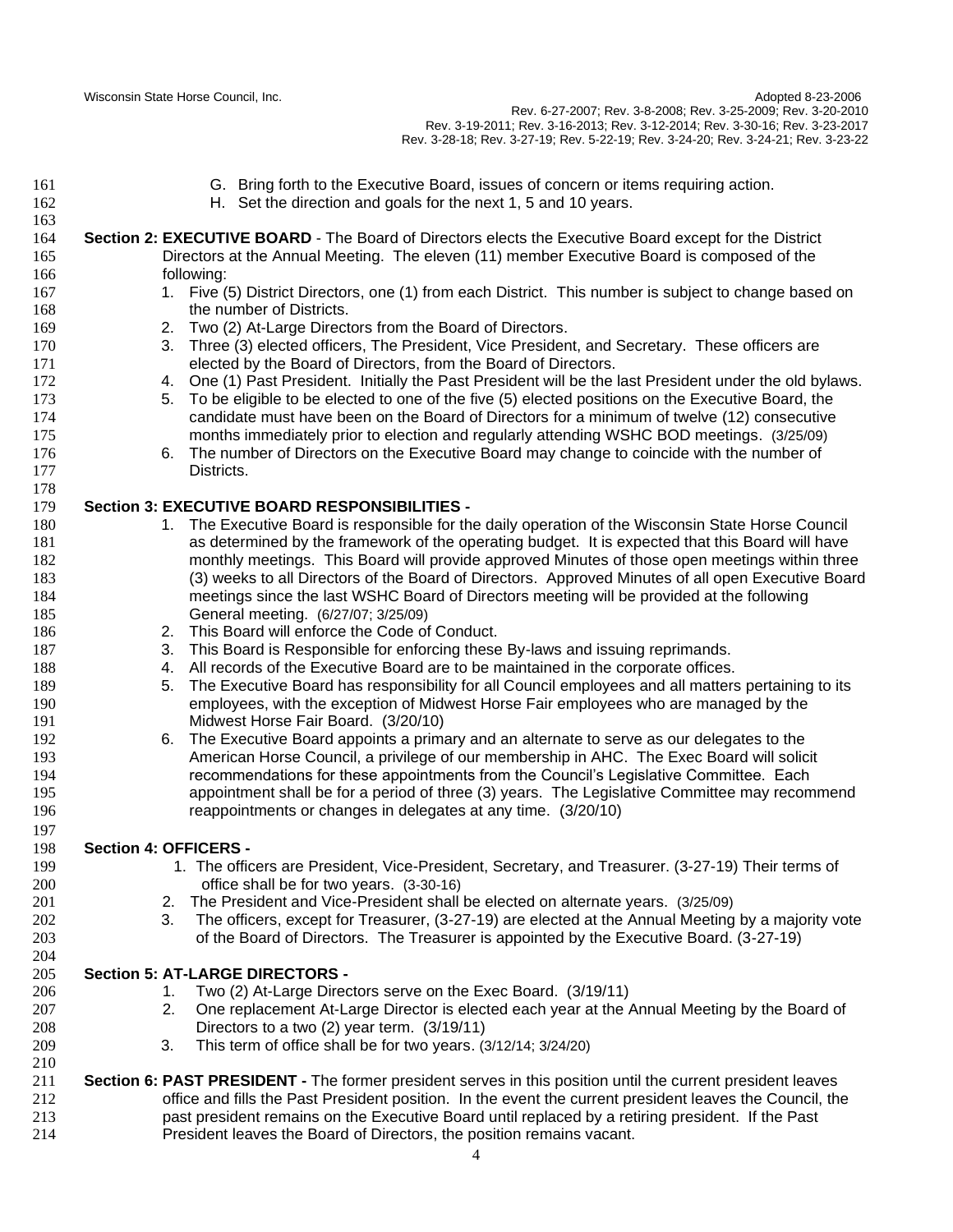Wisconsin State Horse Council, Inc. **Adopted 8-23-2006** Nisconsin State Horse Council, Inc. Rev. 6-27-2007; Rev. 3-8-2008; Rev. 3-25-2009; Rev. 3-20-2010 Rev. 3-19-2011; Rev. 3-16-2013; Rev. 3-12-2014; Rev. 3-30-16; Rev. 3-23-2017 Rev. 3-28-18; Rev. 3-27-19; Rev. 5-22-19; Rev. 3-24-20; Rev. 3-24-21; Rev. 3-23-22

 **Section 7:** The District Directors are elected at the district meeting prior to the Annual WSHC meeting by the Level One and Level Two Members of the District they are to represent, for two (2) year terms and may be re-elected without limit. (6/27/07) **Section 8:** Any committee, committee members, group(s), or individuals requesting funds may not vote on resolutions or motions to approve those funds if the requested funds are above the approved budget. **Section 9:** All votes in open session except for elections or other ballot as needed will be voice votes. If the vote is unanimous, it is accepted as approved. Any vote which is not clearly and obviously a majority voice vote will necessitate a roll call vote. (3/8/08; 3/25/09; 3/19/11) **Section 10:** Votes cast in closed sessions may be by ballot or by roll call (if requested by any Director). (3/25/09) **Section 11:** Any action required by law to be taken, or any other action that may be taken at a meeting of the Board of Directors, may be taken without a meeting, if a consent in writing, setting forth the action so taken, shall be signed by at least two-thirds of the Directors then in office. Such consent shall have the same force and effect as a vote of the board of directors taken at a meeting and may be described as such in any articles or document filed with the Wisconsin Department of Financial Institutions under Chapter 181, Wisconsin Statutes. (3/12/14) **Section 12**: Code of Conduct- In all issues involving conduct of Council members, the Code of Conduct shall be the governing document. Amendments to the Code of Conduct can be made by the general Board of Directors at any full Board meeting by a simple majority vote of the Directors present at the meeting. Whenever the Code of Conduct is amended or changed, the new version must be sent to all Directors, committee chairpersons, and District officers to sign and return to the Council office to be kept on file. (6/27/07; 3/8/08; 3/19/11) **ARTICLE VI - DUTIES OF THE OFFICERS** Officers of the Council shall be responsible for conducting all meetings of the Executive Board and the Board of Directors. **Section 1:** The **PRESIDENT** shall be the principal officer of the council. In general, he/she shall perform all duties incident to the office and other duties that may be prescribed by either the Executive Board or the Board of Directors. This officer's voting privileges are for tie breaking purposes and elections only. (6/27/07) **Section 2:** The **VICE-PRESIDENT** shall perform such duties that may be assigned or delegated by the President. The Vice-President shall perform the duties of the President during the absence of the President or a vacancy in the Office of President. The Vice President shall supervise all employees of the Council, other than Midwest Horse Fair employees. The Executive Board may assign this supervisory responsibility to another member of the Executive Board. **Section 3:** The **SECRETARY** shall keep the Minutes of the Executive Board, ensure that all notices are given in accordance with the provision of these by-laws or as otherwise required. The Secretary shall in general perform all duties incident to the office of Secretary. 1. In the absence of the Secretary, the Administrative Assistant employed by the Council may serve as the recording secretary and take Minutes of all open meetings of the Executive Board and the Board of Directors. The Secretary is responsible for the accuracy of the Minutes and archiving the Minutes. (3/8/08) 2. The Secretary shall take Minutes of all closed meetings.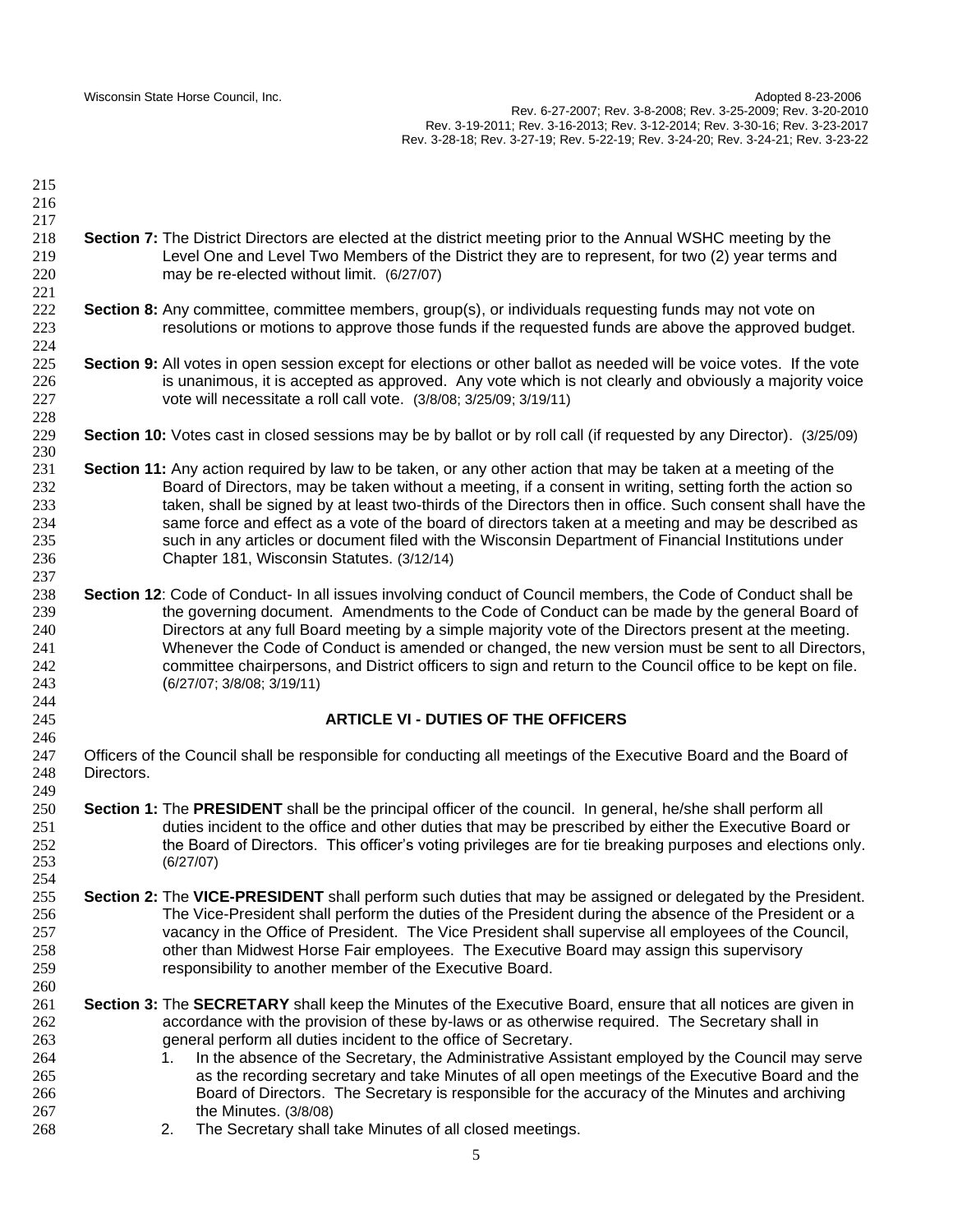| 269 |                                                                                                                  |
|-----|------------------------------------------------------------------------------------------------------------------|
| 270 |                                                                                                                  |
| 271 |                                                                                                                  |
| 272 | Section 4: The TREASURER is appointed to a two-year term by a majority vote of the Executive Board.              |
| 273 | There is no limit to the number of terms for this office.<br>1.                                                  |
| 274 | 2.<br>The Treasurer is a nonvoting member of the Executive Board.                                                |
| 275 | 3.<br>The Treasurer must be bonded. The bonding fee is to be paid by the Council.                                |
| 276 | The Treasurer shall have charge and custody of and be responsible for all funds and securities of<br>4.          |
| 277 | the Council as directed by the Budget and Finance Committee.                                                     |
| 278 | The Treasurer will maintain an account for each District.<br>5.                                                  |
| 279 | 6.<br>The Treasurer must present a reconciled statement of accounts at each meeting of the Board of              |
| 280 | Directors and Executive Board.                                                                                   |
| 281 |                                                                                                                  |
| 282 | Section 5: Any officer, elected or appointed by the Board of Directors, may be removed by a majority vote of the |
| 283 | Board of Directors. Any such removal shall be without prejudice to the contract rights, if any, of the           |
| 284 | person so removed.                                                                                               |
| 285 |                                                                                                                  |
| 286 | Section 6: Vacancies. A vacancy in any office because of death, resignation, removal, disqualification, or       |
| 287 | otherwise, may be filled by appointment by the Board of Directors for the unexpired portion of the term.         |
| 288 |                                                                                                                  |
| 289 | <b>ARTICLE VII - MEETINGS</b>                                                                                    |
| 290 |                                                                                                                  |
| 291 | Section 1: The ANNUAL MEETING of the Board of Directors -                                                        |
| 292 | 1. The March meeting of each year will be the Annual Meeting. (3/20/10)                                          |
| 293 | 2. The annual meeting shall be for the purpose of elections and any other business deemed                        |
| 294 | appropriate.                                                                                                     |
| 295 |                                                                                                                  |
| 296 | Section 2: REGULAR MEETINGS of the Board of Directors are monthly or as decided by the Board. (3/20/10)          |
| 297 | 1. Notice of these meetings shall include location, date, time, and a tentative agenda.                          |
| 298 | Notice shall be sent to each Director five (5) (3-12-14) days before the meeting.<br>2.                          |
| 299 | The annual budget will be approved at the June meeting.<br>3.                                                    |
| 300 | The Executive Board meetings and the regular BOD meetings can be cancelled by a simple<br>4.                     |
| 301 | majority of the Executive Board. If a BOD meeting is cancelled, office staff will e-mail the decision            |
| 302 | to all members of the BOD, as well as post an announcement on the opening page of the WHC                        |
| 303 | web site and on the WHC Facebook page. If an Exec Board meeting is cancelled, the president                      |
|     |                                                                                                                  |
| 304 | must notify all members of the Exec Board. (3-27-19)                                                             |
| 305 |                                                                                                                  |
| 306 | Section 3: SPECIAL MEETINGS of the Board of Directors shall be held whenever called by the Executive Board,      |
| 307 | or two or more members of the Board of Directors.                                                                |
| 308 | 1. Notice of such meeting shall include date, time and place of the Special Meeting.                             |
| 309 | Notice shall be sent to each Board of Directors member at least fourteen (14) days before the date<br>2.         |
| 310 | of the meeting.                                                                                                  |
| 311 |                                                                                                                  |
| 312 | Section 4: A quorum for an annual, regular, or special Board of Directors meeting shall consist of twelve (12)   |
| 313 | Directors entitled to vote and who are present in person or by phone for the transaction of business.            |
| 314 | (3/20/10)                                                                                                        |
| 315 |                                                                                                                  |
| 316 | Section 5: A quorum for an Executive Board meeting shall consist of six (6) Exec Board members who are           |
| 317 | present in person or by phone for the transaction of business. (3/20/10)                                         |
| 318 |                                                                                                                  |
| 319 | Section 6: Any annual, regular, or special meeting of the Board of Directors may be conducted in person or by    |
| 320 | telephone, conference call, video conference, instant messaging, or any other means now known or                 |
| 321 | hereafter developed in which all participating Directors may simultaneously hear or read each other's            |
| 322 | communications during the meeting and all communications during the meeting are immediately                      |
|     |                                                                                                                  |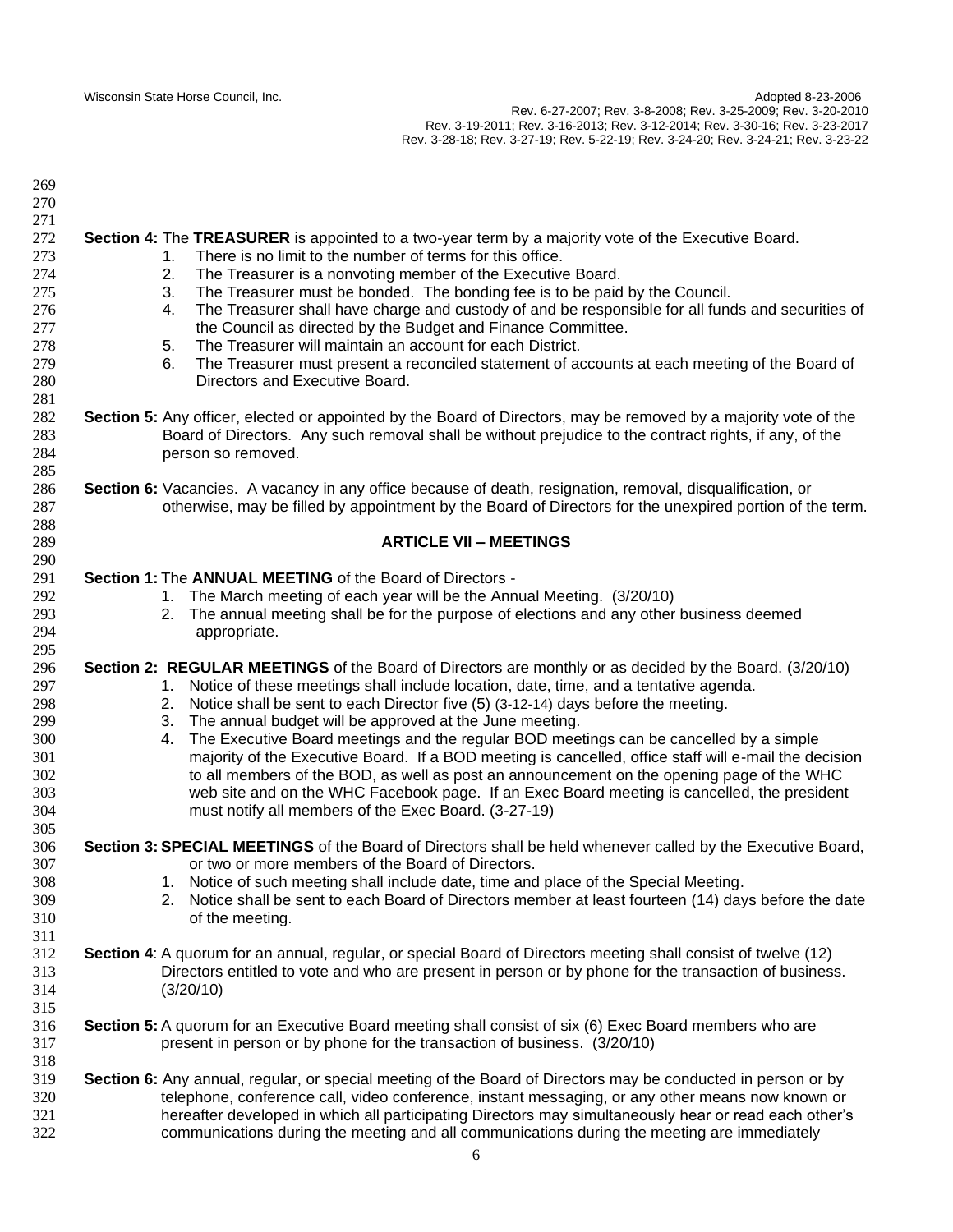Wisconsin State Horse Council, Inc. Adopted 8-23-2006 Rev. 6-27-2007; Rev. 3-8-2008; Rev. 3-25-2009; Rev. 3-20-2010 Rev. 3-19-2011; Rev. 3-16-2013; Rev. 3-12-2014; Rev. 3-30-16; Rev. 3-23-2017 Rev. 3-28-18; Rev. 3-27-19; Rev. 5-22-19; Rev. 3-24-20; Rev. 3-24-21; Rev. 3-23-22

| 323 | transmitted to each participating Director, and each participating Director is able to immediately send          |
|-----|------------------------------------------------------------------------------------------------------------------|
| 324 | messages to all other participating Directors. (3-27-19)                                                         |
| 325 |                                                                                                                  |
| 326 | <b>ARTICLE VIII - COMMITTEES, BOARDS &amp; EVENTS</b>                                                            |
| 327 |                                                                                                                  |
| 328 | Section 1: COMMITTEES - Except as provided for in Article VIII, Sections 3 and 4, the Executive Board appoints   |
| 329 | the members of new committees. All Directors will be notified of these appointments when they are                |
| 330 | made. (3/8/08)                                                                                                   |
| 331 | Committee members annually elect the committee chair subject to approved performance<br>1.                       |
| 332 | evaluation by the Executive Board. Committees will identify their own timeframe for confirming or                |
| 333 | choosing their chairman each year. Standards for performance must be in place and                                |
| 334 | documentation of performance is required. The chairperson being removed has the option of                        |
| 335 | disputing the decision. The term is for one year, to run concurrently with the fiscal year, and may              |
| 336 | be consecutive without limit. (3/8/08; 3/25/09)                                                                  |
| 337 | Committee Chairs of standing committees may add or remove members with the approval of a<br>2.                   |
| 338 | majority of that committee's members.                                                                            |
| 339 | Committee chairs must be members of the Wisconsin State Horse Council and must sign the<br>3.                    |
| 340 | Code of Conduct.                                                                                                 |
| 341 | All committees are accountable to the Executive Board.<br>4.                                                     |
| 342 | No Director may hold more than 5 committee positions in the Wisconsin Horse Council granted or<br>5.             |
| 343 | by appointment. Elected committees including but not limited to the Board of Directors, Executive                |
| 344 | Board, Budget & Finance, and Midwest Horse Fair Board do not count towards the 5-committee                       |
| 345 | limit. Exception would be subcommittees within the committees. Enforcement of this bylaw                         |
| 346 | would start 30 days after being voted in. (3-28-18)                                                              |
| 347 |                                                                                                                  |
| 348 | Section 2: Each committee presents its goals and plans for the next fiscal year at the Annual Meeting and at our |
| 349 | convention, when one is held. Progress reports should be submitted at the regular Council meetings.              |
| 350 |                                                                                                                  |
| 351 | Section 3: MIDWEST HORSE FAIR BOARD - The Midwest Horse Fair Board of Directors (MHF Board) is                   |
| 352 | responsible for, and manages, all aspects of the Midwest Horse Fair.                                             |
| 353 |                                                                                                                  |
| 354 | 1.<br>The MHF Board will consist of six elected members, three of which must be current members of               |
| 355 | the Wisconsin State Horse Council, and three elected from the Board of Directors of the                          |
| 356 | Wisconsin State Horse Council, serving a three-year terms and one member, elected by and from                    |
| 357 | the Executive Board of the Wisconsin State Horse Council serving a one-year term.                                |
| 358 | Two additional board members may be elected to one-year terms by the MHF Board. These two<br>2.                  |
| 359 | members are to be selected from the community, are not on the Board of Directors and may or                      |
| 360 | may not be members of the Council.                                                                               |
| 361 | All members of the Midwest Horse Fair Board must attend a minimum of two meetings per year of<br>3.              |
| 362 | the Wisconsin State Horse Council Board of Directors.                                                            |
| 363 | The Chair of the Midwest Horse Fair Board shall be elected by a majority of the members of the<br>4.             |
| 364 | Midwest Horse Fair Board.                                                                                        |
| 365 | To qualify for the chair position the individual must be a current member of the Midwest Horse<br>5.             |
| 366 | Fair Board and have served a minimum of two (2) years as a member of the MHF Board.                              |
| 367 | The term of office for the Midwest Horse Fair Chair shall be for one year to coincide with the fiscal<br>6.      |
| 368 | year of the Wisconsin State Horse Council.                                                                       |
| 369 | All employees of the Midwest Horse Fair shall report either directly or indirectly to the Chair of the<br>7.     |
| 370 | MHF Board.                                                                                                       |
| 371 |                                                                                                                  |
| 372 | Section 4: Budget and Finance Committee -                                                                        |
| 373 | The Budget and Finance Committee will consist of five (5) members elected from the Wisconsin<br>1.               |
| 374 | State Horse Council (WSHC) Board of Directors. Also, the WSHC President and Treasurer will                       |
| 375 | be on this committee as non-voting members. (3/8/08)                                                             |
| 376 | Initially members will be appointed by the Wisconsin State Horse Council President. Two<br>2.                    |
|     |                                                                                                                  |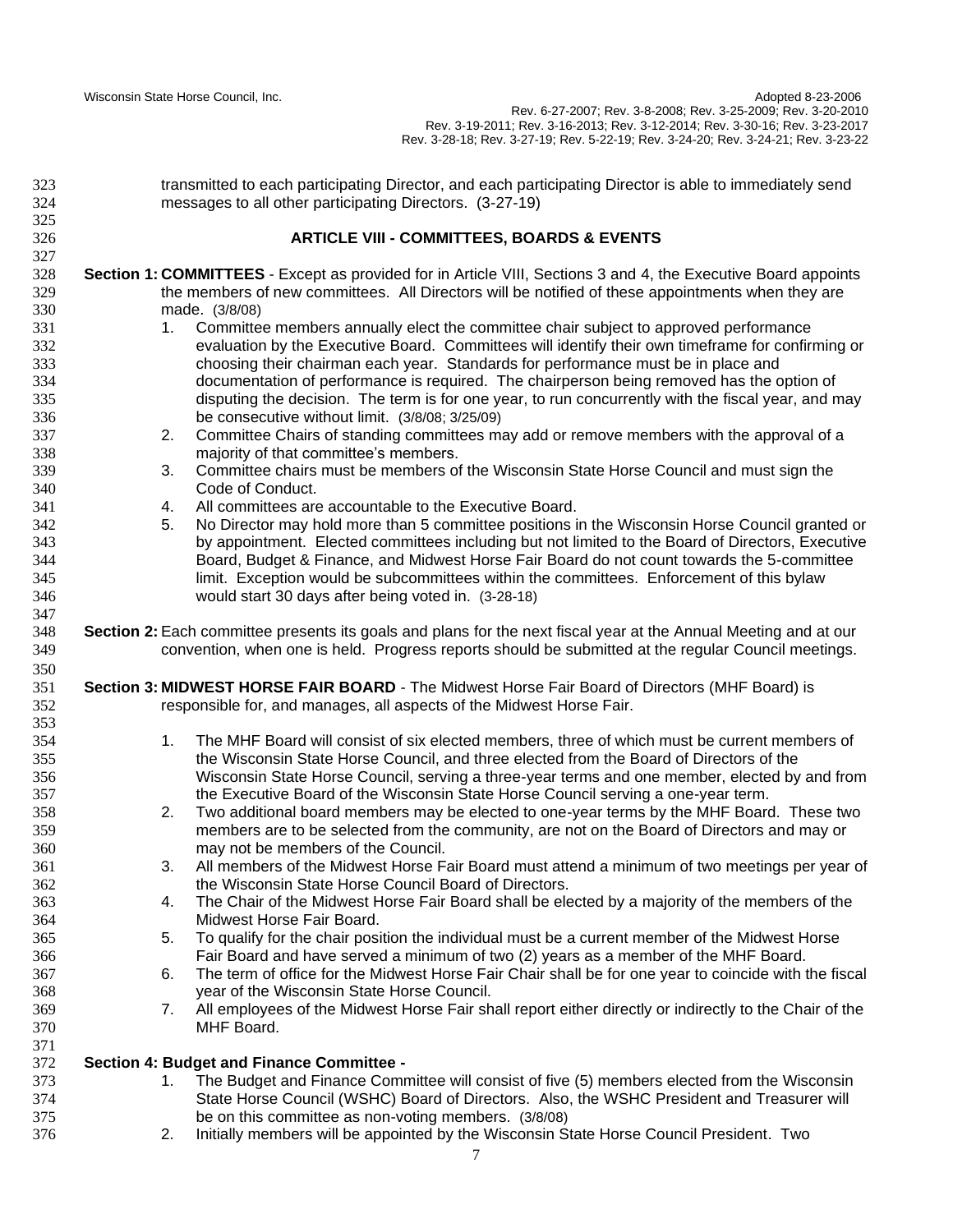Wisconsin State Horse Council, Inc. Adopted 8-23-2006 Rev. 6-27-2007; Rev. 3-8-2008; Rev. 3-25-2009; Rev. 3-20-2010 Rev. 3-19-2011; Rev. 3-16-2013; Rev. 3-12-2014; Rev. 3-30-16; Rev. 3-23-2017 Rev. 3-28-18; Rev. 3-27-19; Rev. 5-22-19; Rev. 3-24-20; Rev. 3-24-21; Rev. 3-23-22

| 377<br>378<br>379 |                        | members will stand for election at the normal election time in 2007 and the remaining three will<br>stand for election at the normal election time in 2008. Starting in 2007 each member will serve a<br>two year term. |
|-------------------|------------------------|-------------------------------------------------------------------------------------------------------------------------------------------------------------------------------------------------------------------------|
| 380<br>381<br>382 | 3.                     | The responsibilities of this committee shall be but not limited to the following:<br>A. Review current finances and create a financial plan for the future of the Wisconsin State<br>Horse Council.                     |
| 383               |                        | B. Hire audit accounting firm.                                                                                                                                                                                          |
| 384               |                        | C. Hire tax preparation and accounting advisor firm.                                                                                                                                                                    |
| 385               |                        | D. Prepare Wisconsin State Horse Council annual budget.                                                                                                                                                                 |
| 386               |                        |                                                                                                                                                                                                                         |
| 387               | Section 5: Vacancies - |                                                                                                                                                                                                                         |
|                   |                        |                                                                                                                                                                                                                         |
| 388               |                        | 1. A vacancy on any Board or standing committee composed of elected members due to death,                                                                                                                               |
| 389               |                        | resignation, removal, disqualification or otherwise will be filled as follows: 1) an interim                                                                                                                            |
| 390               |                        | replacement may be appointed by the Executive Board within 2 weeks, 2) an election within 60                                                                                                                            |
| 391               |                        | days by the WSHC Board of Directors will be held. The Director elected will fill the unexpired                                                                                                                          |
| 392               |                        | portion of the Board or standing committee member position's term (if applicable), 3) the Director                                                                                                                      |
| 393               |                        | nominated must be present in person or by phone. (3-30-16)                                                                                                                                                              |
| 394               |                        |                                                                                                                                                                                                                         |
| 395               |                        |                                                                                                                                                                                                                         |
| 396               |                        | <b>ARTICLE IX - TERMINATION &amp; RESIGNATION</b>                                                                                                                                                                       |
| 397               |                        |                                                                                                                                                                                                                         |
| 398               |                        | <b>Section 1: Termination of Directors -</b>                                                                                                                                                                            |
| 399               | 1.                     | An individual Director, including Level Three and Level Two members, a Director representing a                                                                                                                          |
| 400               |                        | District, or a Legacy Director may be removed from the Council or as a Director by two thirds                                                                                                                           |
| 401               |                        | (2/3) of the votes cast by the Directors present at any meeting held in accordance with the                                                                                                                             |
| 402               |                        | provisions of this Article.                                                                                                                                                                                             |
| 403               | 2.                     | Three (3) reprimands of one (1) individual will cause a termination hearing of that individual,                                                                                                                         |
| 404               |                        | where a simple majority is sufficient to terminate the membership or Directorship. The case                                                                                                                             |
| 405               |                        | against the individual must be presented by the Executive Board within 30 days of the third                                                                                                                             |
| 406               |                        | reprimand.                                                                                                                                                                                                              |
| 407               |                        |                                                                                                                                                                                                                         |
| 408               |                        | Section 2: Notification shall be sent to those involved, at least fourteen (14) days prior to the hearing and shall                                                                                                     |
| 409               |                        | include the charge(s) against the individual.                                                                                                                                                                           |
|                   |                        |                                                                                                                                                                                                                         |
| 410               | 1.                     | Notification shall include date, time and place of hearing, and set forth the charge(s) for possible                                                                                                                    |
| 411               |                        | expulsion.                                                                                                                                                                                                              |
| 412               | 2.                     | Directors representing Level Three Memberships may be removed as above; however, the                                                                                                                                    |
| 413               |                        | organization must be notified in accordance with this Article. The organization has the                                                                                                                                 |
| 414               |                        | prerogative to remove and/or replace the Director with no further action being taken by the                                                                                                                             |
| 415               |                        | Council. In the event that a Director representing an association is removed by vote of the Board                                                                                                                       |
| 416               |                        | of Directors, this individual is no longer eligible to be named a Director representing that                                                                                                                            |
| 417               |                        | association. (3/8/08)                                                                                                                                                                                                   |
| 418               | 3.                     | The charged individual shall be given opportunity to show cause why termination is not justified.                                                                                                                       |
| 419               |                        |                                                                                                                                                                                                                         |
| 420               |                        | Section 3: Cause for removal shall include but not be limited to:                                                                                                                                                       |
| 421               | 1.                     | Failure to attend three consecutive Council Board meetings without an excused absence. An                                                                                                                               |
| 422               |                        | excused absence may be obtained from the president, secretary, or notification of the office staff                                                                                                                      |
| 423               |                        | of the Council prior to the meeting being called to order. (3/20/10)                                                                                                                                                    |
| 424               | 2.                     | Violation of the Code of Conduct.                                                                                                                                                                                       |
| 425               |                        |                                                                                                                                                                                                                         |
| 426               |                        | Section 4: The charged Director shall be given the opportunity to resign without prejudice.                                                                                                                             |
| 427               |                        |                                                                                                                                                                                                                         |
| 428               |                        | Section 5: The Executive Board will conduct this hearing in a closed session.                                                                                                                                           |
|                   |                        |                                                                                                                                                                                                                         |
| 429               |                        |                                                                                                                                                                                                                         |
| 430               |                        | Section 6: It is the responsibility of the Level Three memberships to fill vacancies of their Directors.                                                                                                                |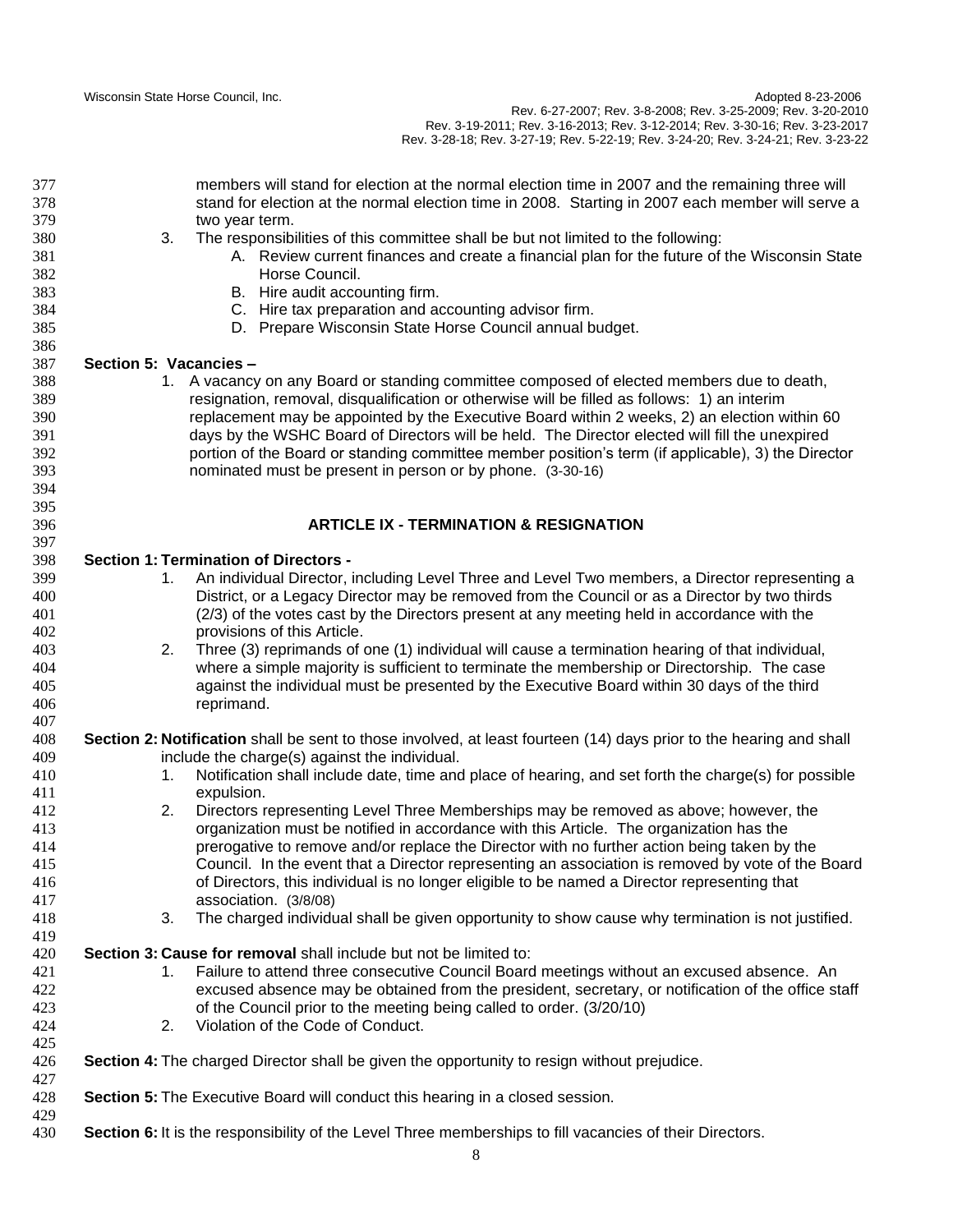**Section 7:** Any Director, officer, or Committee Chair may resign at any time, by notifying the President or the Secretary in writing. Such resignation shall take effect at the time specified in the resignation not to exceed 30 days. **Section 8:** Any Director removed from the Council by a vote of the WSHC Board of Directors will not be accepted as a Director at any level or as part of any entity of the WSHC for a minimum of five (5) years. (6/27/07) **ARTICLE X – AMENDMENTS** These bylaws may be amended by a majority vote of the Board of Directors who cast a ballot by use of either electronic (on-line) or paper ballots to coincide with the timing of the annual meeting. Notice of such amendments shall be given 30 days in advance of the annual meeting with voting occurring no less than 10 days before the annual meeting. Tabulation of ballots will be completed before and presented at the annual meeting. (3/19/11) **ARTICLE XI - ROBERT'S RULES OF ORDER** Robert's Rules of Order shall serve only as a guideline for conduct of business at all meetings of this organization. **ARTICLE XII - ABSENTEE BALLOTS Section 1:** Absentee ballots will be accepted and counted for all pre-published motions. Changing a motion cancels an absentee ballot. (3/20/10) **Section 2:** Absentee ballots will be accepted and counted for all elections. (3/20/10) **Section 3:** Absentee Ballots will not be accepted for the termination of a director, or an officer. (3/8/08) **Section 4**: Proxy votes will be prohibited unless specifically approved for a single event by a majority of the Council for specific application. **ARTICLE XIII – DISTRICTS Section 1:** District boundaries will coincide with county boundaries. **Section 2:** District boundaries may be adjusted to equalize equine or human populations. (6/27/07) **Section 3:** Populations shall be based on the number of individual, business, and group members. **Section 4:** Initially the State will be divided into five districts. See Appendix "A." District 1: Ashland, Barron, Bayfield, Burnett, Chippewa, Douglas, Dunn, Eau Claire, Iron, Pepin, Pierce, Polk, Price, Rusk, Sawyer, St Croix, Taylor, and Washburn. District 2: Florence, Forest, Langlade, Lincoln, Marathon, Marinette, Menominee, Oconto, Oneida Shawano, and Vilas. District 3: Brown, Calumet, Dodge, Door, Fond du Lac, Green Lake, Kewaunee, Manitowoc, Outagamie, Ozaukee, Sheboygan, Washington, Waupaca, Waushara, and Winnebago. District 4: Dane, Grant, Green, Iowa, Jefferson, Kenosha, Lafayette, Milwaukee, Racine, Rock, Walworth, and Waukesha. District 5: Adams, Buffalo, Clark, Columbia, Crawford, Jackson, Juneau, La Crosse, Marquette, Monroe, Portage, Richland, Sauk, Trempealeau, Vernon, and Wood.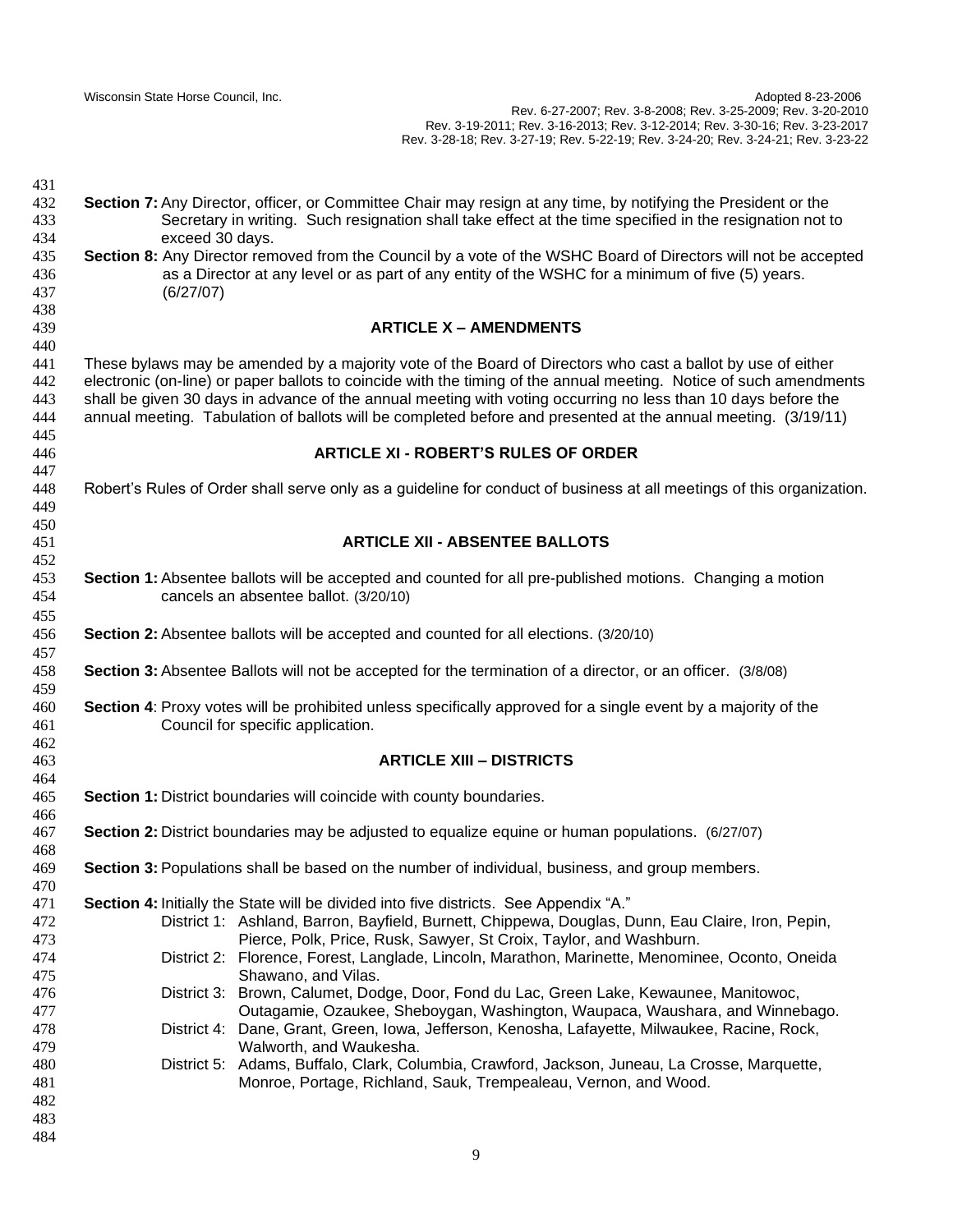| 485        |                                                                                                                     |                                                                                                                 |  |
|------------|---------------------------------------------------------------------------------------------------------------------|-----------------------------------------------------------------------------------------------------------------|--|
| 486        | Section 5: District Organization. To be eligible to be a District Director, the person must be current with his/her |                                                                                                                 |  |
| 487        | Wisconsin State Horse Council Level One or Level Two Membership, and have been elected by                           |                                                                                                                 |  |
| 488        |                                                                                                                     | his/her district as a Director.                                                                                 |  |
| 489        |                                                                                                                     |                                                                                                                 |  |
| 490        |                                                                                                                     | Each District will elect two Directors to the Board of Directors to serve two (2) year terms at the<br>1.       |  |
| 491        |                                                                                                                     | district meeting preceding the Annual WSHC meeting and may be re-elected without limit. The                     |  |
| 492        |                                                                                                                     | first year one Director will be elected to a one (1) year term. (3/8/08)                                        |  |
| 493        |                                                                                                                     | 2.<br>Of the two Directors, one will be elected as the representative to the Executive Board, for a term        |  |
| 494        |                                                                                                                     | of one year, with election at the time of the district officers' election preceding the Annual                  |  |
| 495        |                                                                                                                     | Meeting. This representative to the Executive Board may be changed by an election and majority                  |  |
| 496        |                                                                                                                     | vote within the District with notice of such change being sent to the Executive Board. (3/8/08)                 |  |
| 497        |                                                                                                                     | Each District will elect a president, a vice-president, and a secretary for two-(2) year terms. They<br>3.      |  |
| 498        |                                                                                                                     | may be re-elected without limit. (3/8/08)                                                                       |  |
| 499        |                                                                                                                     | Each District will elect officers for the coming year prior to the Annual Meeting and Convention.<br>4.         |  |
| 500        |                                                                                                                     | Each District shall forward to the Office of the Wisconsin State Horse Council the name, address,               |  |
| 501        |                                                                                                                     | telephone number and email address of each elected officer within five (5) working days of being                |  |
| 502        |                                                                                                                     | elected. (3-8-08)                                                                                               |  |
| 503        |                                                                                                                     | All officers take office on the first day of July following the election.<br>5.                                 |  |
| 504        |                                                                                                                     | District committees will be subcommittees of statewide committees, e.g., Trails Committee.<br>6.                |  |
| 505        |                                                                                                                     |                                                                                                                 |  |
| 506        |                                                                                                                     | Each District may sponsor events in its own district. The district may request funding from the<br>7.           |  |
| 507        |                                                                                                                     | Board of Directors in the annual budget.                                                                        |  |
| 508        |                                                                                                                     | All District records, including Minutes of meetings, will be forwarded to the Office of the Wisconsin<br>8.     |  |
| 509        |                                                                                                                     | State Horse Council to be kept on file at the Council's headquarters.                                           |  |
| 510        |                                                                                                                     | All District Officers and District Directors must be current Level 1 or Level 2 members of the<br>9.            |  |
| 511        |                                                                                                                     | Council and sign the Code of Conduct prior to taking office. (3/8/08)                                           |  |
| 512<br>513 |                                                                                                                     |                                                                                                                 |  |
| 514        |                                                                                                                     | <b>ARTICLE XIV - WISCONSIN STATE HORSE COUNCIL EQUINE FOUNDATION</b>                                            |  |
| 515        |                                                                                                                     |                                                                                                                 |  |
| 516        |                                                                                                                     | As the sole member of the WSHC Equine Foundation, it shall be the duty of the Wisconsin State Horse Council     |  |
| 517        |                                                                                                                     | Executive Board to monitor the operations of the Foundation.                                                    |  |
| 518        |                                                                                                                     |                                                                                                                 |  |
| 519        |                                                                                                                     | Section 1: It shall be the responsibility of the WSHC Executive Board to ensure that the Foundation operates in |  |
| 520        |                                                                                                                     | accordance with the Foundation's Bylaws.                                                                        |  |
| 521        |                                                                                                                     |                                                                                                                 |  |
| 522        |                                                                                                                     | Section 2: Fifty percent of the members of the Foundation Board of Directors plus one additional member of the  |  |
| 523        |                                                                                                                     | Foundation Board of Directors shall be elected by the Council.                                                  |  |
| 524        |                                                                                                                     | 1. One member to the Foundation Board of Directors shall be appointed by the Midwest Horse Fair                 |  |
| 525        |                                                                                                                     | Board from the Midwest Horse Fair Board, and one member shall be appointed by the WSHC                          |  |
| 526        |                                                                                                                     | Executive Board from the WSHC Executive Board.                                                                  |  |
| 527        |                                                                                                                     | a. The Director appointed by the Midwest Horse Fair Board shall serve a term of one year.                       |  |
| 528        |                                                                                                                     | b. The Director appointed by the WSHC Executive Board shall serve a term of one year.                           |  |
| 529        |                                                                                                                     | 2. Each additional member to the Foundation Board of Directors appointed by WSHC shall be                       |  |
| 530        |                                                                                                                     | elected at large from Directors of WSHC and serve two (2) year terms. (6/27/07; 3/24/20)                        |  |
| 531        |                                                                                                                     |                                                                                                                 |  |
| 532        |                                                                                                                     | Section 3: The WSHC Equine Foundation is required to present to the WSHC Board of Directors an audited          |  |
| 533        |                                                                                                                     | Financial Statement or other financial statements as required by the WSHC Executive Board at every              |  |
| 534        |                                                                                                                     | meeting of the WSHC Board of Directors. (6/27/07; 3/8/08)                                                       |  |
| 535        |                                                                                                                     |                                                                                                                 |  |
| 536        |                                                                                                                     |                                                                                                                 |  |
| 537        |                                                                                                                     |                                                                                                                 |  |
| 538        |                                                                                                                     |                                                                                                                 |  |